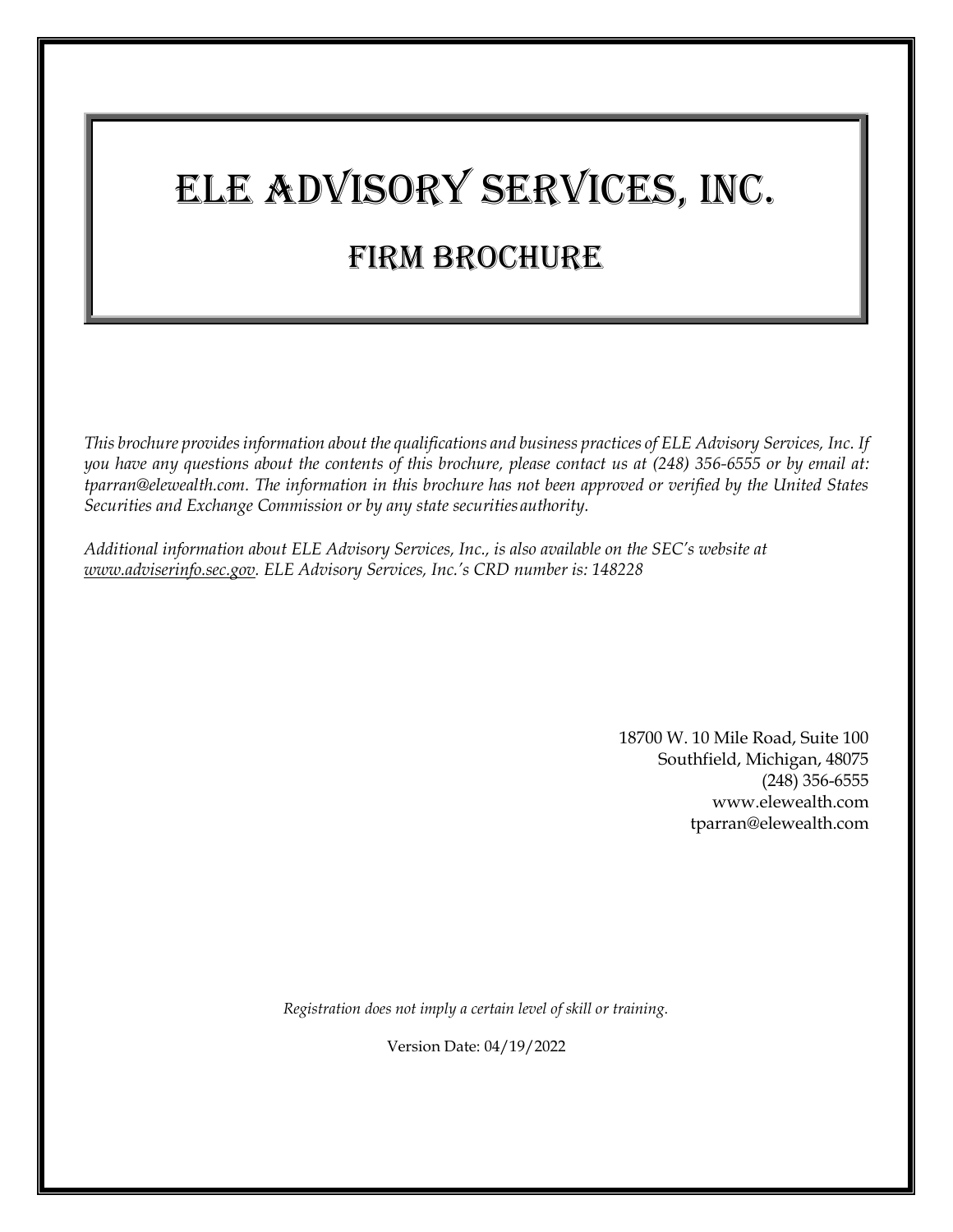# **Item 2: Material Changes**

There are no material changes in this brochure from the last annual updating amendment of ELE Advisory Services, LLC on March 19, 2021. Material changes relate to ELE Advisory Services, Inc.'s policies, practices, or conflicts of interests only.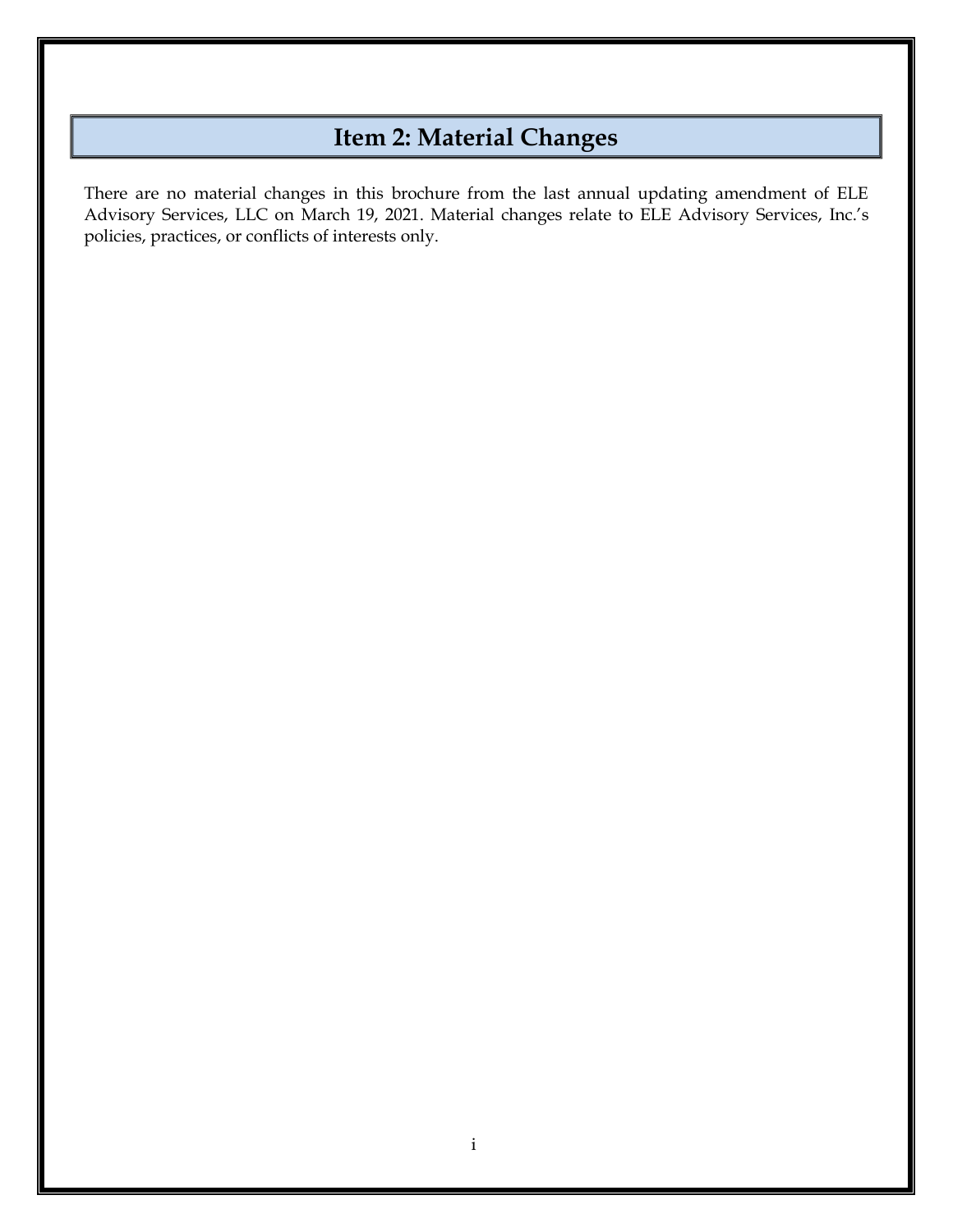# **Item 3: Table of Contents**

| 1. |  |
|----|--|
| 2. |  |
| 3. |  |
| 4. |  |
|    |  |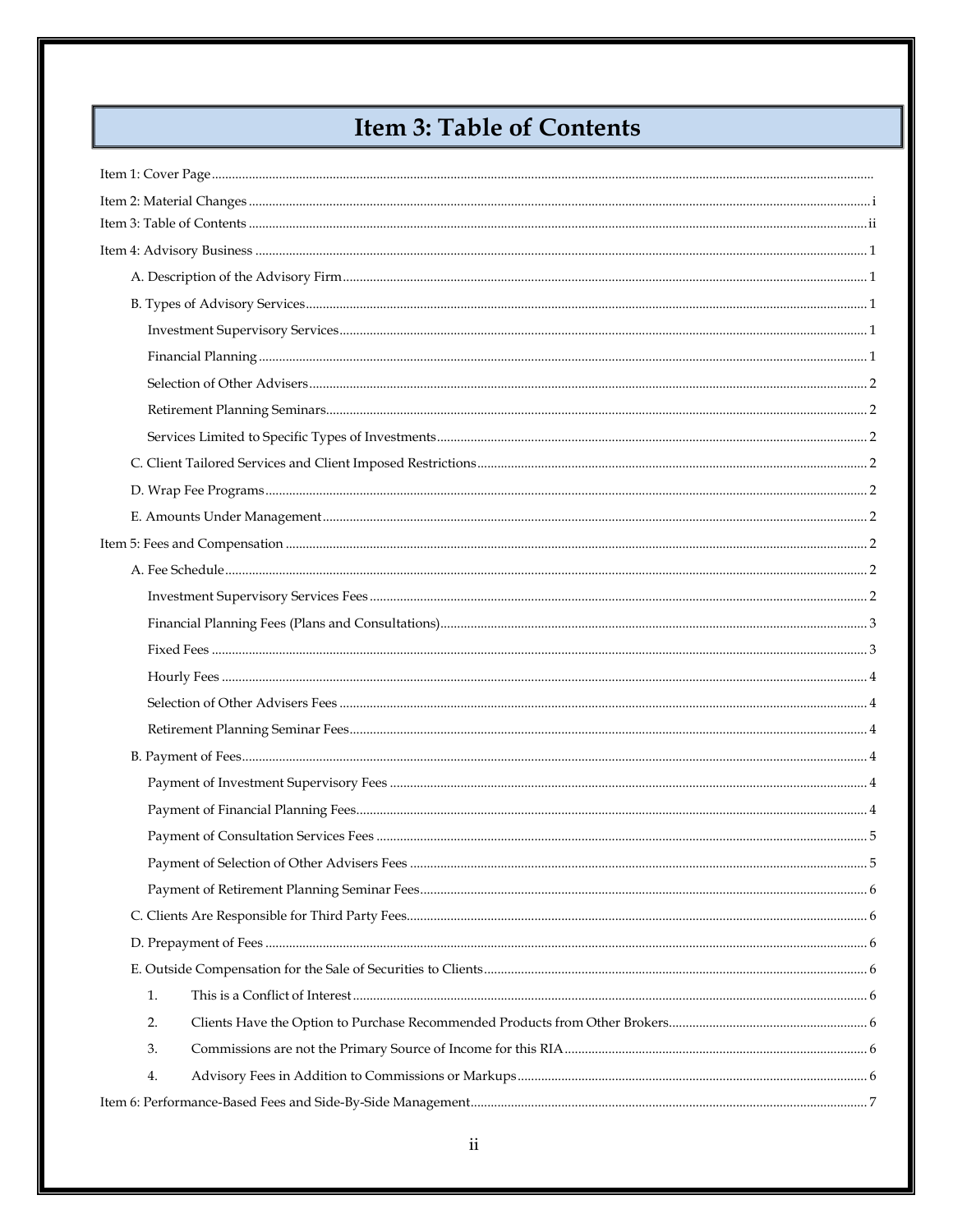| A.             |                                                                                                                       |  |
|----------------|-----------------------------------------------------------------------------------------------------------------------|--|
|                |                                                                                                                       |  |
| В.             |                                                                                                                       |  |
| $\mathsf{C}$ . |                                                                                                                       |  |
|                |                                                                                                                       |  |
|                |                                                                                                                       |  |
| А.             |                                                                                                                       |  |
| В.             | Registration as a Futures Commission Merchant, Commodity Pool Operator, or a Commodity Trading Advisor  11            |  |
| C.             |                                                                                                                       |  |
| D.             | Selection of Other Advisors or Managers and How This Adviser is Compensated for Those Selections  11                  |  |
|                |                                                                                                                       |  |
| А.             |                                                                                                                       |  |
| В.             |                                                                                                                       |  |
| C.             |                                                                                                                       |  |
| D.             |                                                                                                                       |  |
|                |                                                                                                                       |  |
| A.             |                                                                                                                       |  |
| 1.             |                                                                                                                       |  |
| 2.             |                                                                                                                       |  |
| 3.             |                                                                                                                       |  |
| <b>B.</b>      |                                                                                                                       |  |
|                |                                                                                                                       |  |
| А.             |                                                                                                                       |  |
| <b>B.</b>      |                                                                                                                       |  |
| C.             |                                                                                                                       |  |
|                |                                                                                                                       |  |
| A.             | Economic Benefits Provided by Third Parties for Advice Rendered to Clients (Includes Sales Awards or Other Prizes) 15 |  |
| B.             |                                                                                                                       |  |
|                |                                                                                                                       |  |
|                |                                                                                                                       |  |
|                |                                                                                                                       |  |
|                |                                                                                                                       |  |
| А.             |                                                                                                                       |  |
| В.             | Financial Conditions Reasonably Likely to Impair Ability to Meet Contractual Commitments to Clients 17                |  |
| C.             |                                                                                                                       |  |
|                |                                                                                                                       |  |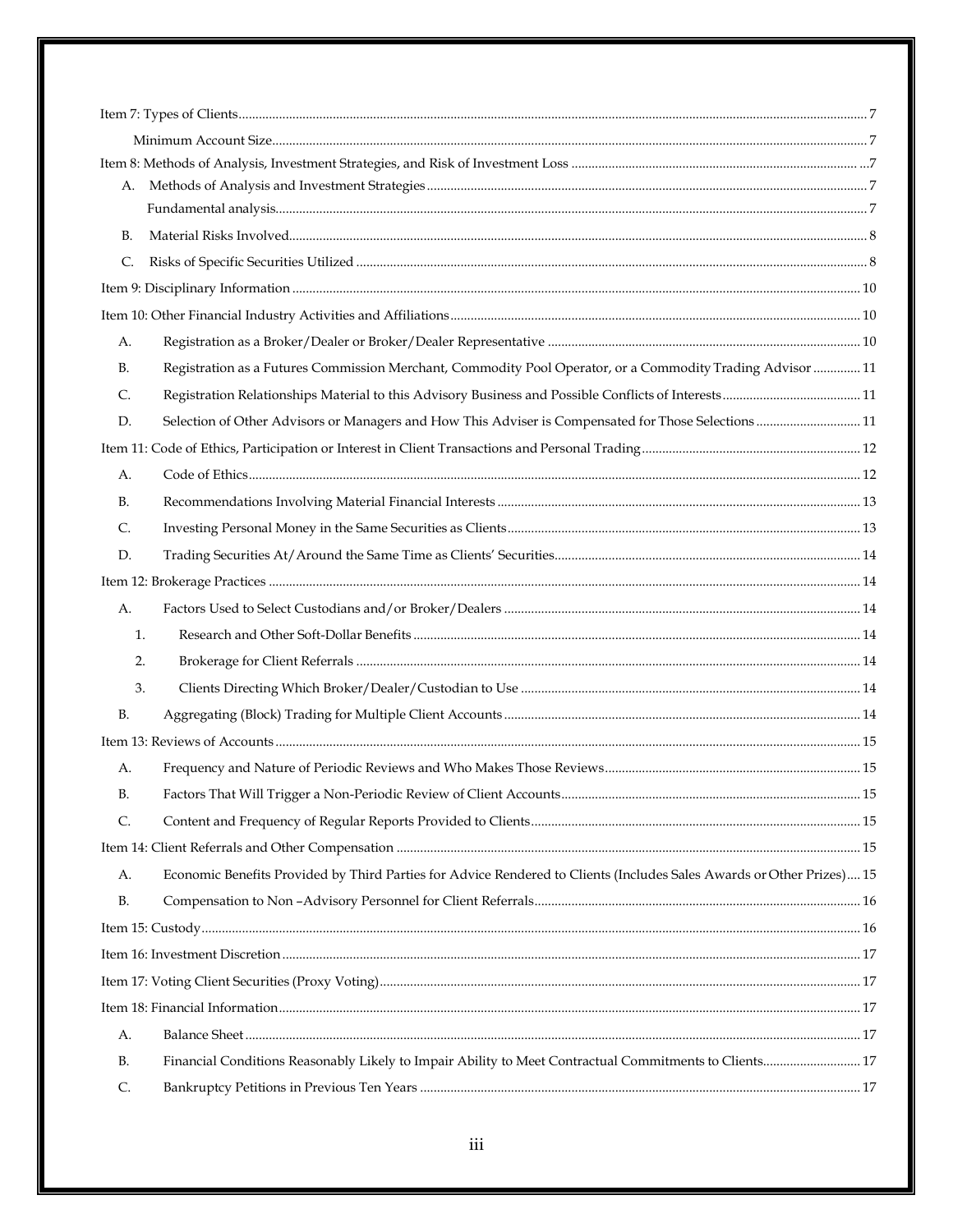# **Item 4: Advisory Business**

#### **A. Description**

This firm has been in business since December 2010, and the principal owner and CCO is Ellis Liddell. Tammie Moore Parran is the Chief Financial Officer (CFO).

# **B. Types of Advisory Services**

ELE Advisory Services, Inc. (hereinafter "EAS") offers the following services to advisory clients:

#### *Investment Supervisory Services*

EAS offers ongoing portfolio management services based on the individual goals, objectives, time horizon, and risk tolerance of each client. EAS creates an Investment Policy Statement for each client, which outlines the client's current situation (income, tax levels, and risk tolerance levels) and then constructs a plan (the Investment Policy Statement) to aid in the selection of a portfolio that matches each client's specific situation. Investment Supervisory Services include, but are not limited to, the following:

- Investment strategy
- Personal investment policy
- Asset allocation
- Asset selection
- Regular and/or continuous portfolio monitoring

EAS evaluates the current investments of each client with respect to their risk tolerance levels and time horizon. EAS will request discretionary authority from clients in order to select securities and execute transactions without permission from the client prior to each transaction. Risk tolerance levels are documented in the Investment Policy Statement, which is given to each client.

# *Financial Planning (Plans and Consultations)*

Financial plans and financial planning may include, but are not limited to: investment planning, life insurance; tax concerns; retirement planning; college planning; and debt and credit planning. These services are based on fixed and hourly fees and the final fee structure is documented in Exhibit II of the Financial Planning Agreement. In offering financial planning, a conflict exists between the interests of the investment adviser and the interests of the client. The client is under no obligation to act upon the investment adviser's recommendation, and, if the client elects to act on any of the recommendations, the client is under no obligation to effect the transaction through the investment adviser. This statement is required by California Code of Regulations, 10 CCR Section 260.235.2.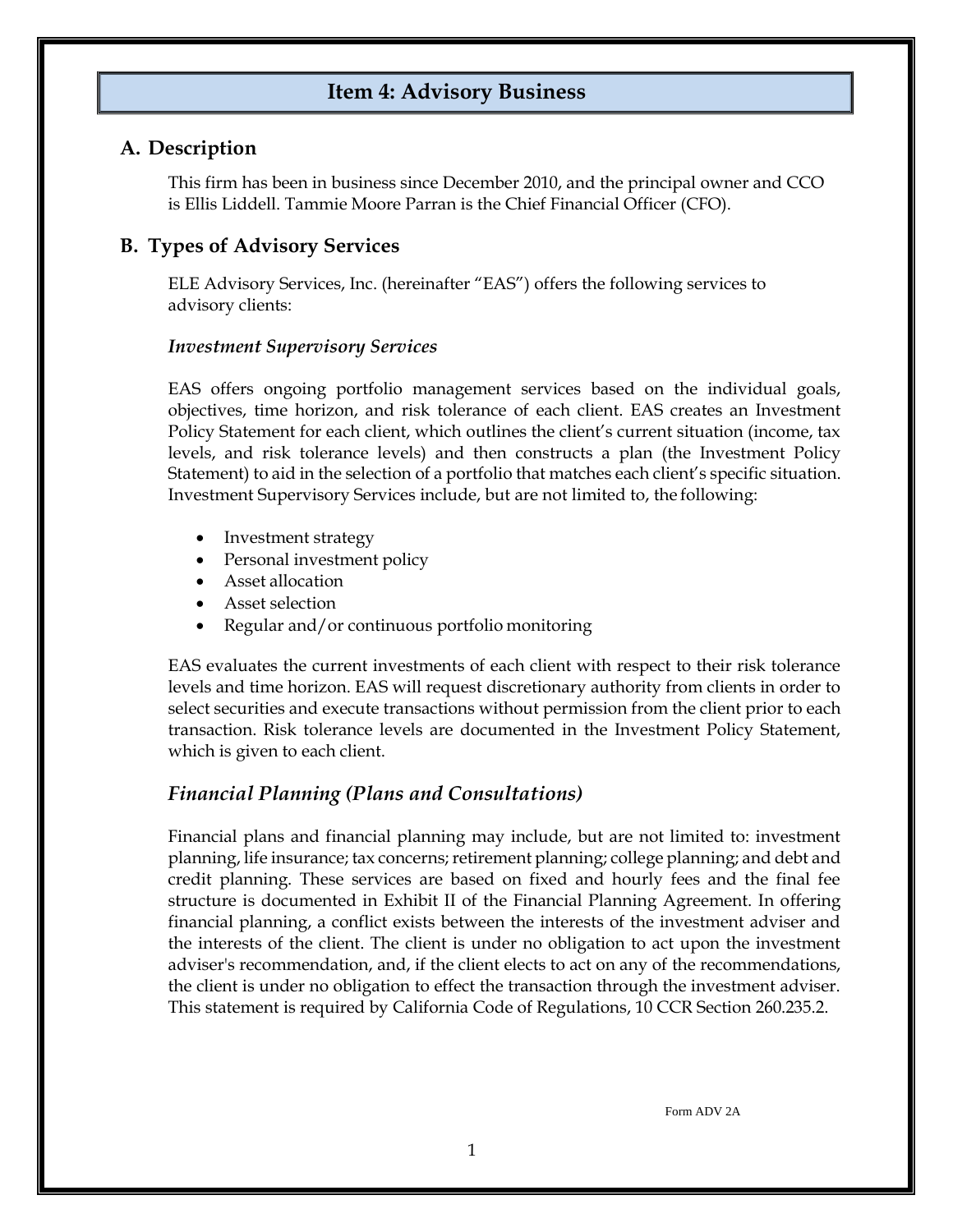#### *Selection of Other Advisers*

EAS may direct clients to third-party investment advisers. Before selecting other advisers for clients, EAS will verify that all recommended advisers are properly licensed, notice filed, or exempt in the states where EAS is recommending the adviser to clients.

#### *Retirement Planning Seminars*

EAS also offers monthly seminars related to retirement planning.

#### *Services Limited to Specific Types of Investments*

EAS limits its investment advice and/or money management to mutual funds, equities, bonds, fixed income, debt securities including government securities, ETFs, real estate, REITs, insurance products including annuities, and private placements. EAS may use other securities as well to help diversify a portfolio when applicable.

#### **C. Client Tailored Services and Client Imposed Restrictions**

EAS offers the same suite of services to all of its clients. However, specific client financial plans and their implementation are dependent upon the client Investment Policy Statement which outlines each client's current situation (income, tax levels, and risk tolerance levels) and is used to construct a client specific plan to aid in the selection of a portfolio that matches restrictions, needs, and targets.

Clients may impose restrictions in investing in certain securities or types of securities in accordance with their values or beliefs. However, if the restrictions prevent EAS from properly servicing the client account, or if the restrictions would require EAS to deviate from its standard suite of services, EAS reserves the right to end the relationship.

#### **D. Wrap Fee Programs**

EAS does not participate in any wrap fee programs.

#### **E. Amounts Under Management**

EAS has the following assets under management:

| <b>Discretionary</b> | Non-discretionary Amounts: | Date Calculated: |
|----------------------|----------------------------|------------------|
| \$0.00               | \$105,821,826.00           | December 2021    |

#### **Item 5: Fees and Compensation**

#### <span id="page-5-0"></span>**A. Fee Schedule**

*Investment Supervisory Services Fees*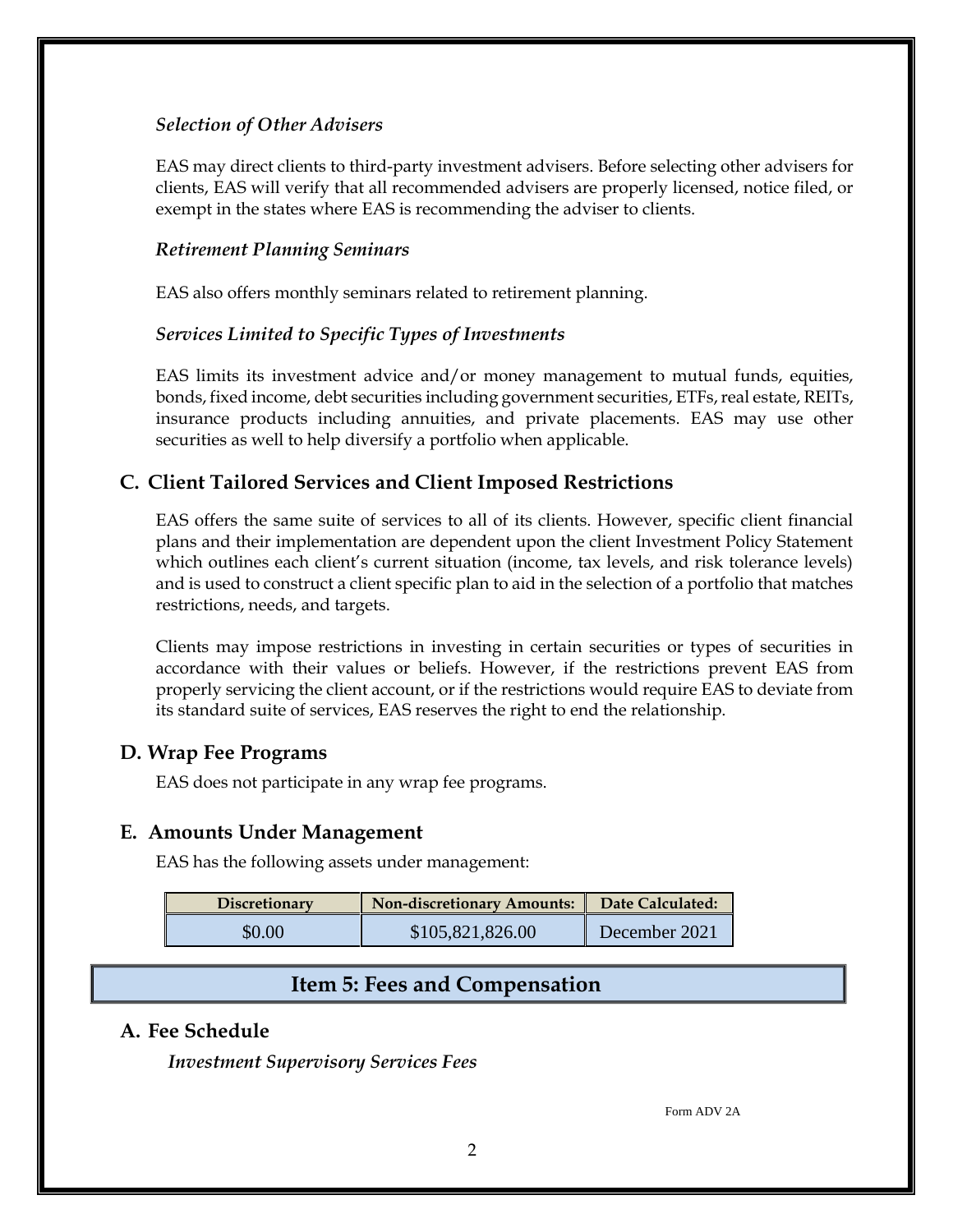#### **Mutual Funds & Non-Individual Portfolios:**

| <b>Total Assets Under Management</b> | <b>Annual Fee</b>                      |
|--------------------------------------|----------------------------------------|
| Up to \$100,000,000                  | Up to 3% & Determined at Engagement    |
| \$100,000,001 and Over               | Up to $2\%$ & Determined at Engagement |

 **Stock Portfolios:**

| <b>Total Assets Under Management</b> | <b>Annual Fee</b>                   |  |
|--------------------------------------|-------------------------------------|--|
| Up to \$100,000,000                  | Up to 3% & Determined at Engagement |  |
| \$100,000,001 and Over               | Up to 2% & Determined at Engagement |  |

Clients will not be charged in excess of 3% of assets under management annually, including any fees paid to a third-party money manager.

EAS will not be compensated on the basis of a share of capital gains upon or capital appreciation of the funds or any portion of the funds of the client. These fees are negotiable and the final fee schedule is attached as Exhibit II of the Investment Advisory Contract. Lower fees for comparable services may be available from other sources. EAS assesses clients a one-time financial wellness fee of \$365 to open an account; this fee is negotiable. EAS uses the last day of previous billing period for purposes of determining the market value of the assets upon which the advisory fee is based. Fees are paid quarterly in advance but allows for alternate billing by client request, and clients may terminate their contracts with seven days' written notice. Fees that are collected in advance will be refunded based on the prorated amount of work completed up to the day of termination within the month terminated. The fee refunded will be the balance of the fees collected in advance minus the daily rate\* times the number of days in the month up to and including the day of termination. (\*The daily rate is calculated by dividing the monthly AUM fee by the number of days in the termination month). Fees will be returned within fourteen days to the client via check or fee reversal requested though the custodian. Clients may terminate their contracts without penalty, for full refund, within 5 business days of signing the advisory contract. Advisory fees are withdrawn directly from the client's accounts with client written authorization.

#### *Financial Planning Fees (Plans and Consultations)*

#### <span id="page-6-0"></span>*Fixed Fees*

Depending upon the complexity of the situation and the needs of the client, the rate for creating client financial plans is \$250 and higher. Fees are paid in advance by retainer, but never more than \$500 or six months in advance, with the remainder due upon presentation of the plan. The fees are negotiable, and clients may terminate their contracts without penalty within five business days of signing the agreement,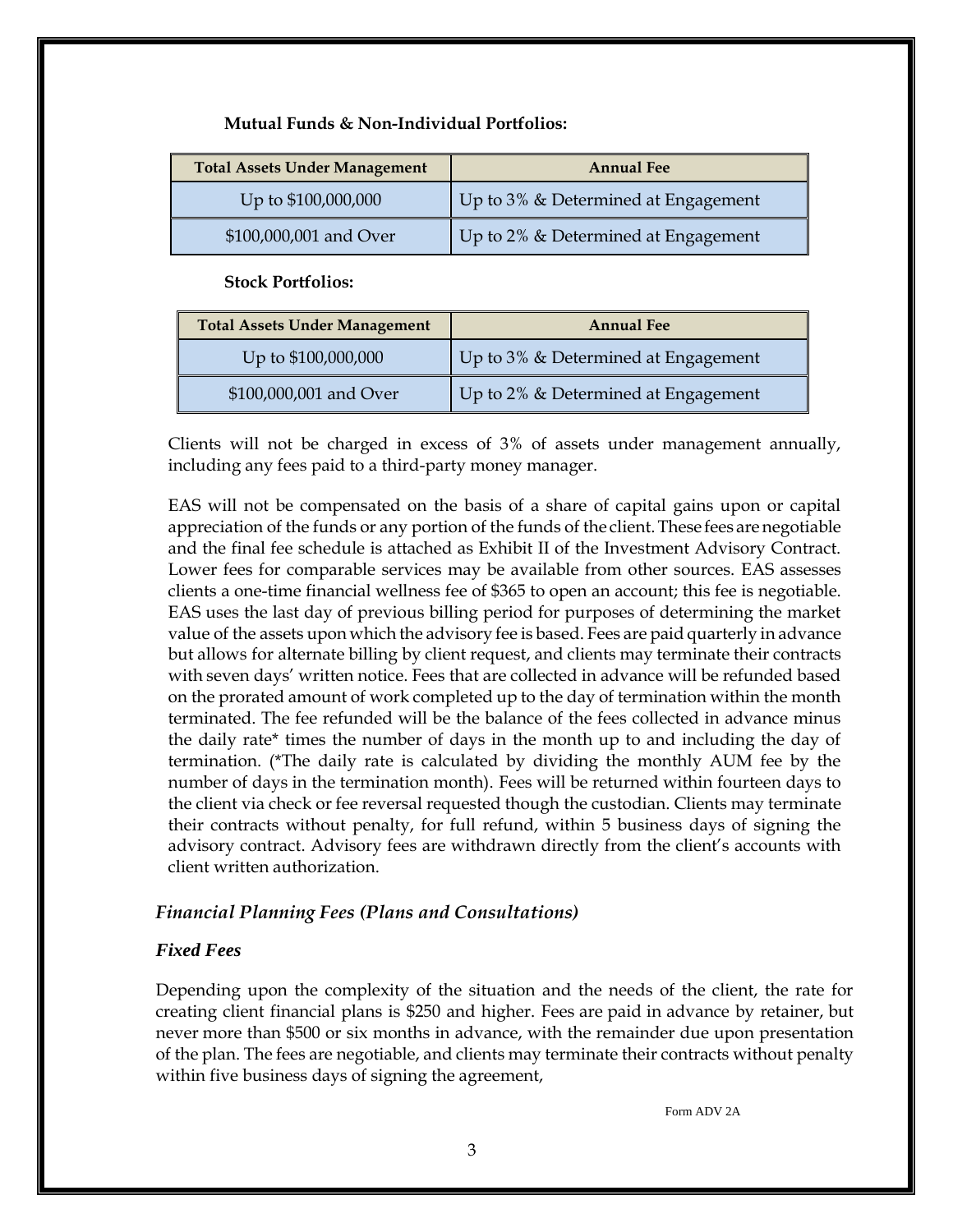#### <span id="page-7-0"></span>*Hourly Fees*

Depending upon the complexity of the situation and the needs of the client, the hourly fee for these services is between \$150 and \$250. A retainer of equal to  $\frac{1}{2}$  of the negotiated fee is due at the onset of the agreement with the balance being due at completion of services. Payment for any unbilled portion is due upon notice of termination. The fees are negotiable, and clients may terminate their contracts without penalty within five business days of signing the agreement.

#### *Selection of Other Advisers Fees*

EAS may direct clients to third-party investment advisers. EAS will be compensated via a fee share from the advisers to which it directs those clients. The fees shared are negotiable and will not exceed any limit imposed by any regulatory agency. The notice of termination requirement and payment of fees for third-party investment advisers will depend on the specific third-party adviser selected.

#### <span id="page-7-1"></span>*Retirement Planning Seminar Fees*

EAS also offers free monthly seminars related to retirement planning.

#### **B. Payment of Fees**

#### *Payment of Investment Supervisory Fees*

A one-time financial wellness fee of \$365 to open an account is paid at the time of execution of the Investment Advisory Services Contract. This fee is negotiable and can be paid via check, credit card, or the client may choose to have the financial wellness fee withdrawn directly from the client's account with client written authorization.

Fees are paid monthly or quarterly in advance, and clients may terminate their contracts with seven days' written notice. Fees that are collected in advance will be refunded based on the prorated amount of work completed up to the day of termination within the month terminated. The fee refunded will be the balance of the fees collected in advance minus the daily rate\* times the number of days in the month up to and including the day of termination. (\*The daily rate is calculated by dividing the monthly AUM fee by the number of days in the termination month). Fees will be returned within fourteen days to the client via check or fee reversal requested though the custodian. Advisory fees may also be invoiced and billed directly to the client with payments due when services are rendered. Clients may select the method in which they are billed.

#### *Payment of Financial Planning Fees*

Fixed Financial Planning fees are paid via check, credit card, or the client may choose to have financial planning fees withdrawn directly from the client's account with client written authorization. Fees that are charged in advance will be refunded based on the prorated amount of work completed at the point of termination.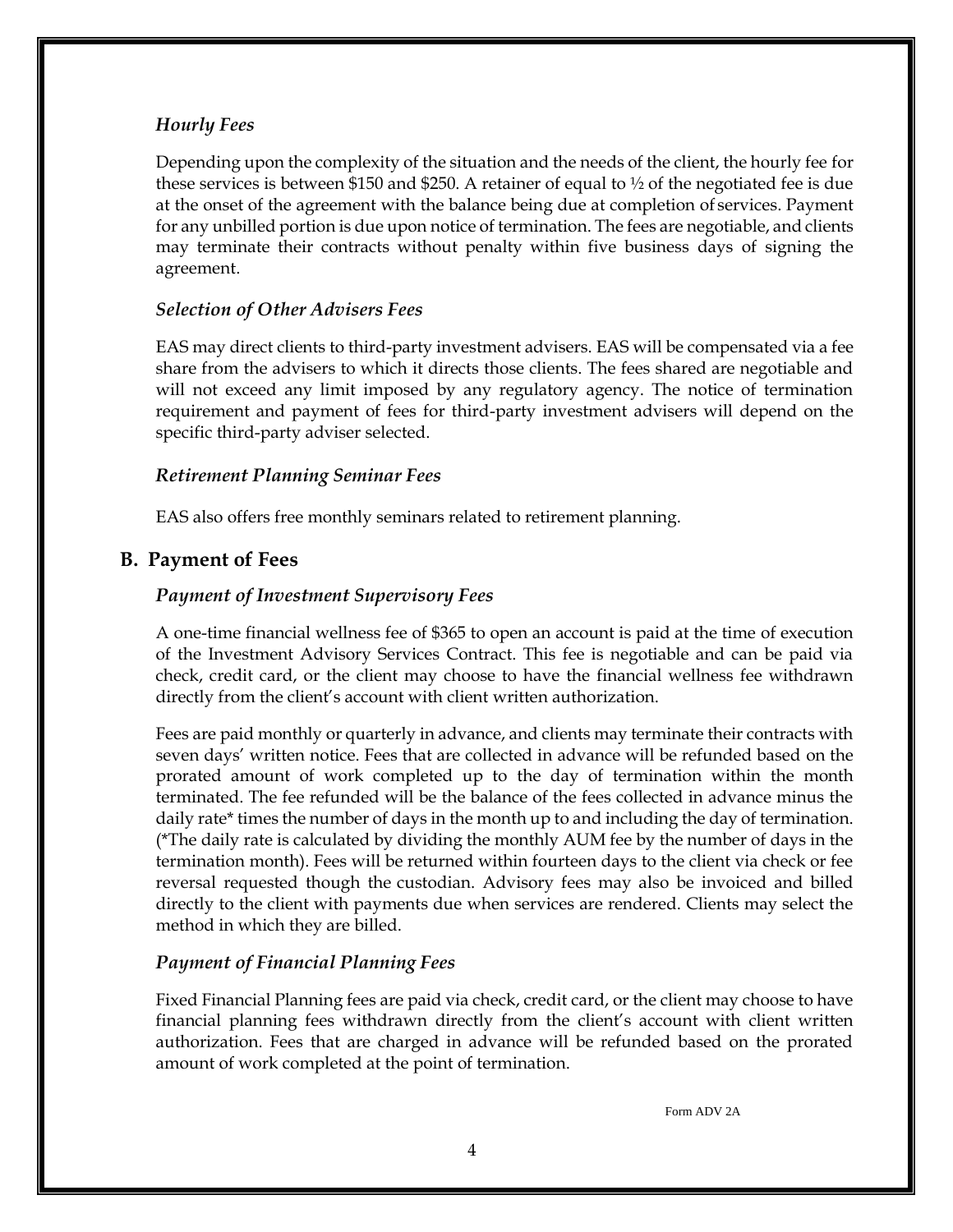Hourly Financial Planning fees are paid via check, credit card, or the client may choose to have financial planning fees withdrawn directly from the client's account with client written authorization. The fee refunded for fees charged in advance will be the balance of the fees collected in advance minus the hourly rate times the number of hours of work that has been completed up to and including the day of termination.

#### *Payment of Consultation Services Fees*

Consultation Services fees are paid via check, credit card, or the client may choose to have consultation services fees withdrawn directly from the client accounts with client written authorization. Clients are assessed an initial on-boarding financial consulting services fee as a one-time charge. This fee is negotiable at the time of the execution of the Consultation or Financial Services Agreement and will not exceed fifty percent of the expected first year's subsequent ongoing financial consulting services fees. The fee shall be deducted from the client's account with client written authorization. The final fee schedule is attached as Exhibit II of the Consultation or Financial Services Agreement. Lower fees for comparable services may be available from other sources.

Client will compensate EAS for subsequent ongoing financial consulting services fees on a monthly basis, in arrears. Fees are calculated based upon the Client's Assets Under Advisement (AUA). We determine AUA by using the total market value on the last day of each calendar month of all securities held in brokerage or trust accounts through the Adviser's custodians, all securities for which the IAR is named as representative of record but are held in book entry or otherwise held directly by the sponsor, and all other retirement, pension, brokerage, trust, custodial, or investment accounts and plans for which the Adviser is providing advice or services. EAS calculates the fee according to the Total Assets Under Advisement (AUA) Range schedule below. The Custodian deducts the fee from the client's account with client written authorization. The fee schedule is also attached as Exhibit II of the Consultation or Financial Services Agreement. Lower fees for comparable services may be available from other sources.

| <b>Assets Under Advisement (AUA)</b> | <b>Annual Fee</b>      |       |
|--------------------------------------|------------------------|-------|
| On the First                         | $$0 - $249,999$        | 2.00% |
| On the Next                          | \$250,000 - \$499,999  | 1.75% |
| On the Next                          | \$500,000 - \$749,999  | 1.50% |
| On the Next                          | \$750,000 - \$999,999  | 1.25% |
| On the Next                          | $$1,000,000 -$<br>Over | 1.00% |

#### *Payment of Selection of Other Advisers Fees*

The timing, frequency, and method of paying fees for selection of third-party managers will depend on the specific third-party adviser selected and will be disclosed to the client prior to entering into a relationship with the third-party advisor.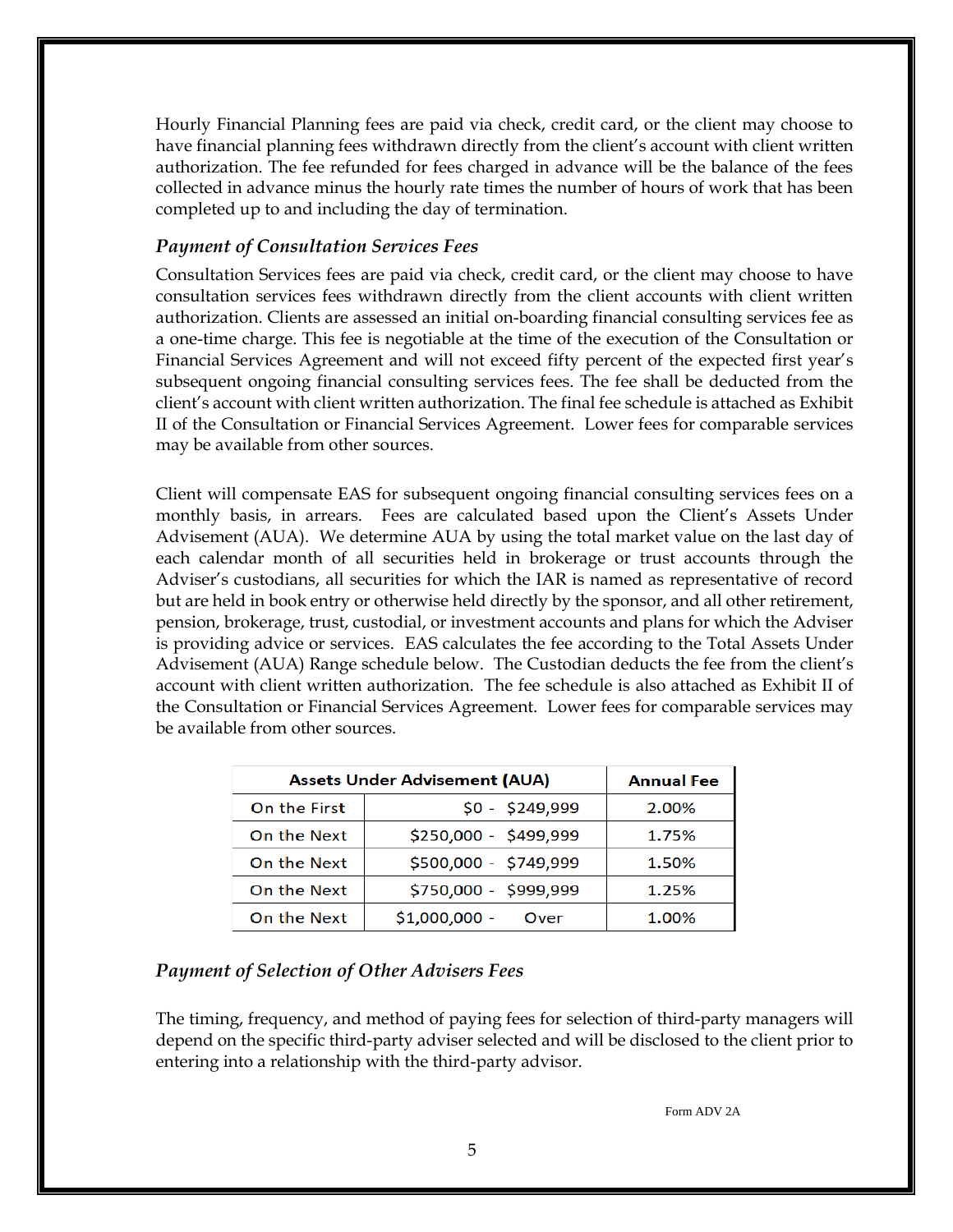#### *Payment of Retirement Planning Seminar Fees*

Monthly retirement planning seminars are offered free of charge.

#### **C. Clients Are Responsible for Third Party Fees**

Clients are responsible for the payment of all third-party fees (i.e. custodian fees, mutual fund fees, transaction fees, etc.). Those fees are separate and distinct from the fees and expenses charged by EAS. Please see Item 12 of this brochure regarding broker/custodian.

#### **D. Prepayment of Fees**

EAS collects fees in advance and in arrears. Fees that are collected in advance will be refunded based on the prorated amount of work completed up to the day of termination within the month terminated. The fee refunded will be the balance of the fees collected in advance minus the daily rate\* times the number of days in the month up to and including the day of termination. (\*The daily rate is calculated by dividing the monthly AUM fee by the number of days in the termination month). Fees will be returned within fourteen days to the client via check or fee reversal requested though the custodian.

#### **E. Outside Compensation for the Sale of Securities to Clients**

Representatives in their role as registered representatives accept compensation for the sale of securities to EAS clients.

#### *1. This is a Conflict of Interest*

The supervised persons will accept compensation for the sale of securities or other investment products, including asset-based sales charges or services fees from the sale of mutual funds to its clients. This presents a conflict of interest and gives the supervised person an incentive to recommend products based on the compensation received rather than on the client's needs. When recommending the sale of securities or investment products for which the supervised persons receive compensation, they will document the conflict of interest in the client file and inform the client of the conflict of interest.

#### *2. Clients Have the Option to Purchase Recommended Products from Other Brokers*

Clients always have the option to purchase EAS recommended products through other brokers or agents that are not affiliated with EAS.

#### *3. Commissions are not the Primary Source of Income for the RIA*

Commissions are not EAS's primary source of compensation.

#### *4. Advisory Fees in Addition to Commissions or Markups*

 Advisory fees that are charged to clients are not reduced to offset the commissions or markups on securities or investment products recommended to clients.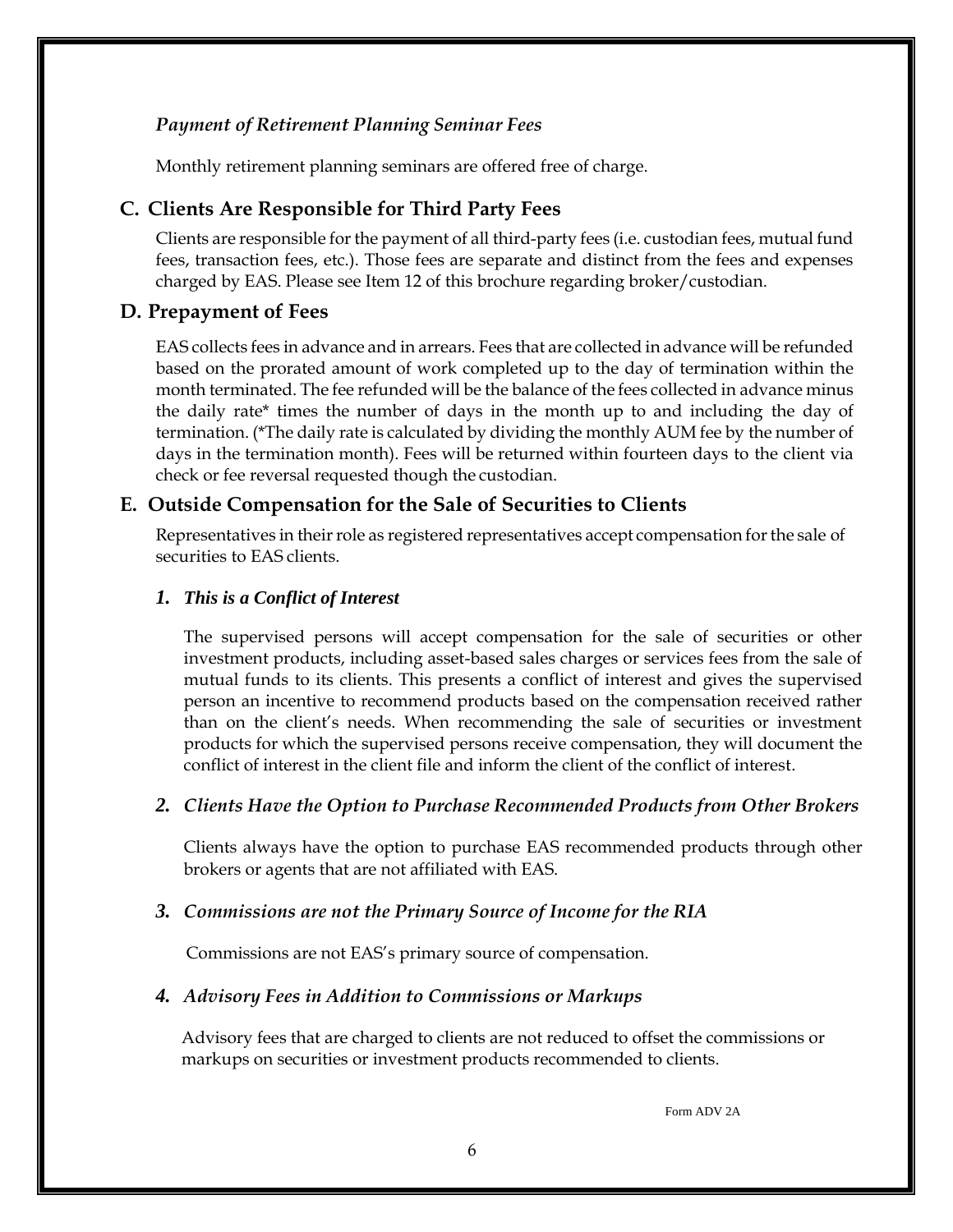# **Item 6: Performance-Based Fees and Side-By-Side Management**

 EAS does not accept performance-based fees or other fees based on a share of capital gains on or capital appreciation of the assets of a client.

# **Item 7: Types of Clients**

EAS generally provides investment advice and/or management supervisory services to the following Types of Clients:

- ❖ Individuals
- ❖ High-Net-Worth Individuals
- ❖ Business Owners
- ❖ Charitable Organizations

#### *Minimum Account Size*

There is no account minimum.

# **Item 8: Methods of Analysis, Investment Strategies, and Risk of Investment Loss**

# **A. Methods of Analysis and Investment Strategies**

EAS's primary method of analysis is fundamental analysis.

**Fundamental analysis** involves the analysis of financial statements, the general financial health of companies, and/or the analysis of management or competitive advantages.

#### *Investment Strategies*

EAS uses selection of other advisers, long term trading and short-term trading.

**Investing in securities involves a risk of loss that you, as a client, should be prepared to bear.**

# **B. Material Risks Involved**

*Fundamental analysis* concentrates on factors that determine a company's value and expected future earnings. This strategy would normally encourage equity purchases in stocks that are undervalued or priced below their perceived value. The risk assumed is that the market will fail to reach expectations of perceived value.

#### *Investment Strategies*

EAS uses long term trading and short-term trading.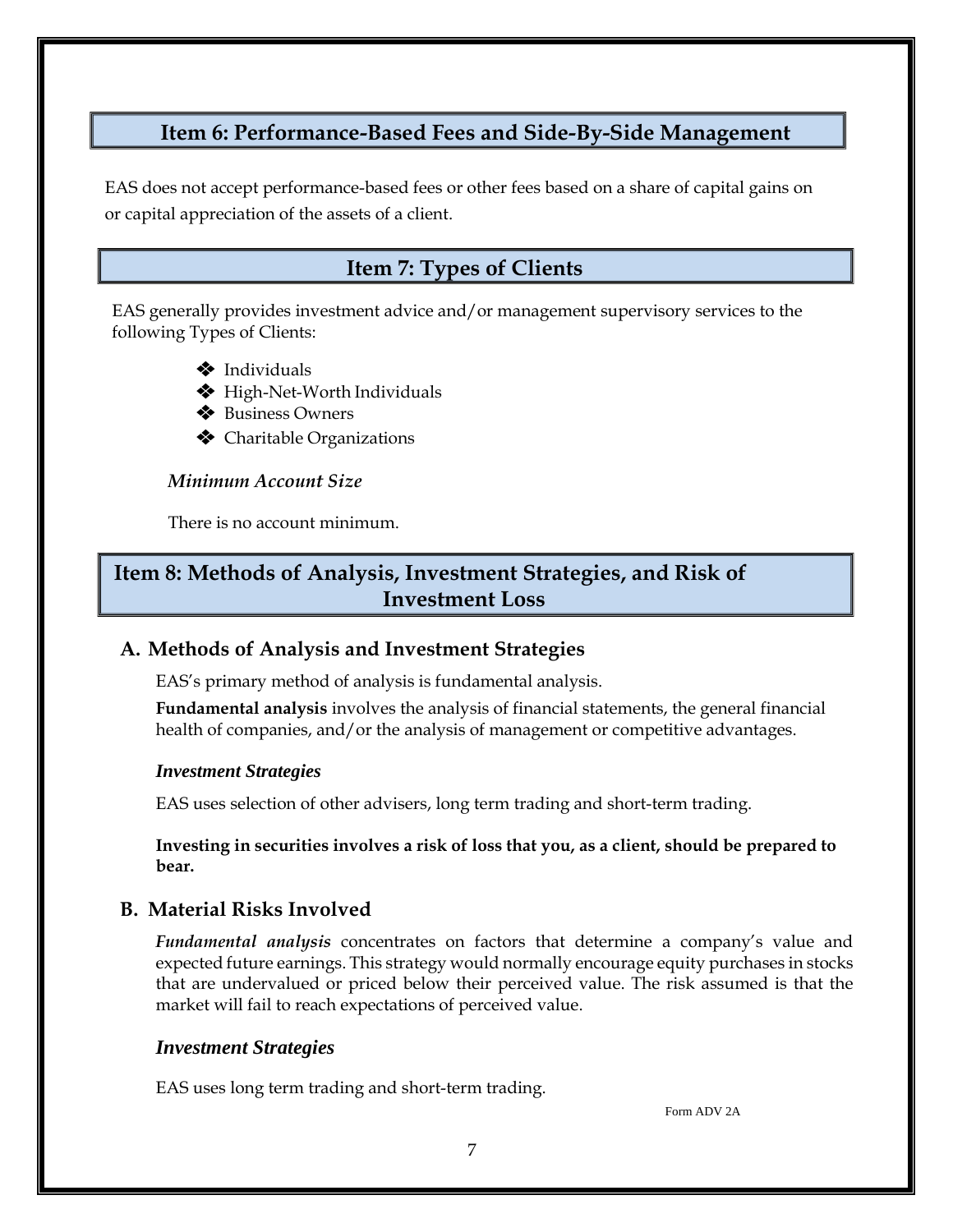EAS utilizes investment strategies that are designed to capture marketrates of both return and risk. Frequent trading, when done, can affect investment performance, particularly through increased brokerage and other transaction costs and taxes.

**Long term trading** is designed to capture market rates of both return and risk. Due to its nature, the long-term investment strategy can expose clients to various types of risk that will typically surface at various intervals during the time the client owns the investments. These risks include but are not limited to inflation (purchasing power) risk, interest rate risk, economic risk, market risk, and political/regulatory risk.

**Short term trading** risks include liquidity, economic stability and inflation, in addition to the long-term trading risks listed above. Frequent trading can affect investment performance, particularly through increased brokerage and other transaction costs and taxes.

**Selection of Other Advisers:** Although EAS will seek to select only money managers who will invest clients' assets with the highest level of integrity, EAS's selection process cannot ensure that money managers will perform as desired, and EAS will have no control over the day-today operations of any of its selected money managers. EAS would not necessarily be aware of certain activities at the underlying money manager level, including without limitation a money manager's engaging in unreported risks, investment "style drift" or even regulator breach or fraud.

**Investing in securities involves a risk of loss that you, as a client, should be prepared to bear.**

#### **C. Risks of Specific Securities Utilized**

EAS generally seeks investment strategies that do not involve significant or unusual risk beyond that of the general domestic and/or international equity markets. Clients should be aware that there is a material risk of loss using any investment strategy. The investment types listed below are not guaranteed or insured by the FDIC or any other government agency.

**Equity** investment generally refers to buying shares of stocks in return for receiving a future payment of dividends and capital gains if the value of the stock increases. The value of equity securities may fluctuate in response to specific situations for each company, industry market conditions and general economic environments.

**Debt Securities** and other **Fixed Income** investments generally pay a return on a fixed schedule, though the amount of the payments can vary. This includes corporate and government debt securities, leveraged loans, high yield, and investment grade debt and structured products, such as mortgage and other asset-backed securities, although individual bonds may be the best known type of fixed income security. In general, the fixed income market is volatile, and fixed income securities carry significant interest rate risk. (As interest rates rise, bond prices usually fall, and vice versa. This effect is usually more pronounced for longer-term securities.) Fixed income securities also carry inflation risk, liquidity risk, call risk and credit and default risks for both issuers and counterparties. The risk of default on government securities is dependent upon that government defaulting on its obligations, but these bonds still carry a risk of losing share price value. Risks of investing in foreign fixed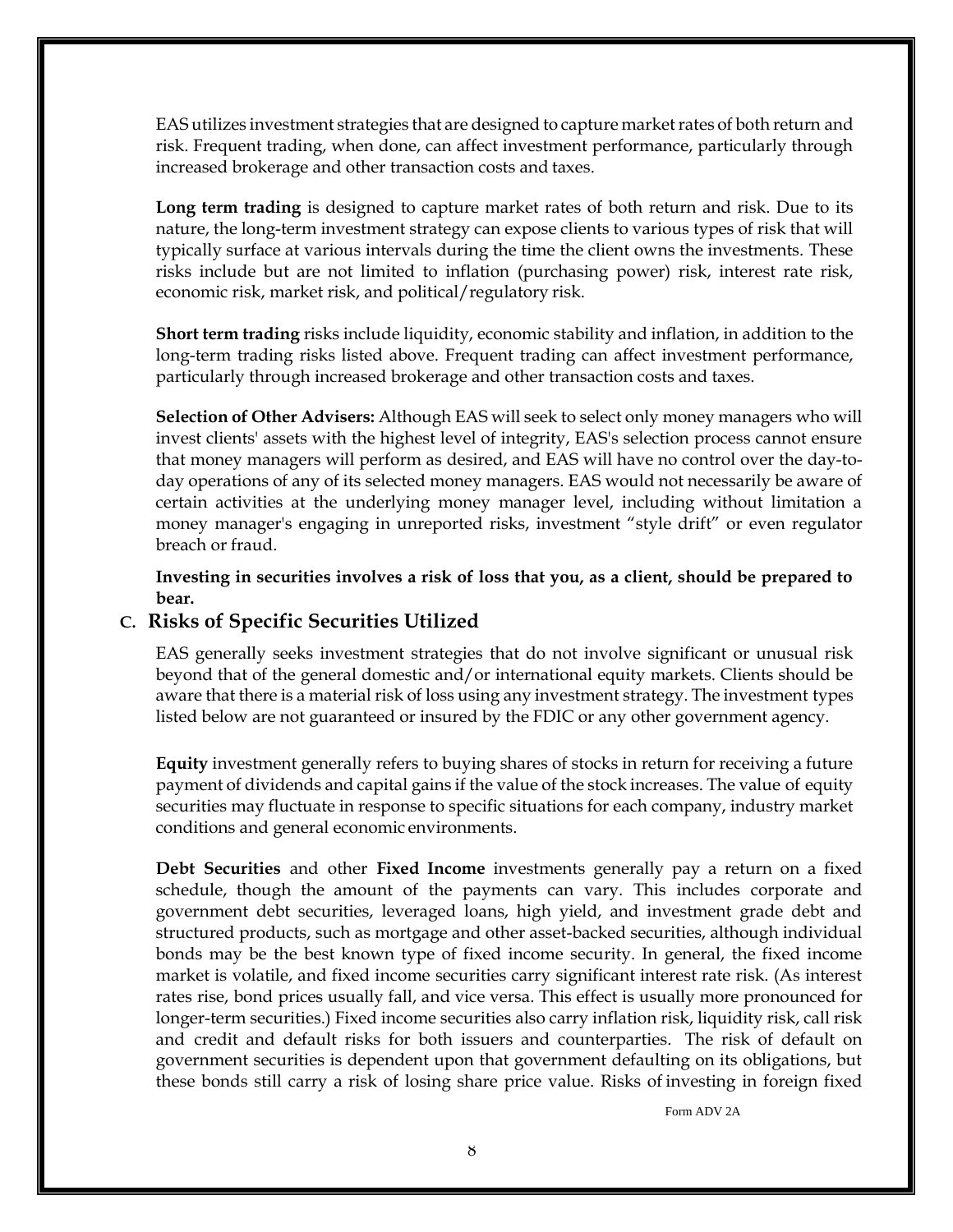income securities also include the general risks inherent in non-U.S. investing.

**Mutual Funds:** Investing in mutual funds carries the risk of capital loss and thus you may lose money investing in mutual funds. All mutual funds have costs that lower investment returns. The funds can be of bond (fixed income) nature or stock (equity) nature, or a mix of multiple underlying security types.

**Exchange Traded Funds (ETFs):** An ETF is an investment fund traded on stock exchanges, similar to stocks. Investing in ETFs carries the risk of capital loss (sometimes up to a 100% loss in the case of a stock holding bankruptcy). Areas of concern include the lack of transparency in products and increasing complexity, conflicts of interest and the possibility of inadequate regulatory compliance. Because ETFs use "authorized participants" (APs) as agents to facilitate creations or redemptions (primary market), there is a risk that an AP decides to no longer participate for a particular ETF; however, that risk is mitigated by the fact that other APs can step in to fill the vacancy of the withdrawing AP [an ETF typically has multiple APs] and ETF transactions predominantly take place in the secondary market without need for an AP. Like other liquid securities, ETF pricing changes throughout the trading day and there can be no guarantee that an ETF is purchased at the optimal time in terms of market movements. Moreover, due to market fluctuations, ETF brokerage costs, differing demand and characteristics of underlying securities, and other factors, the price of an ETF can be lower that the aggregate market price of its cash and component individual securities (net asset value – NAV). An ETF is subject to the same market risks as those of its underlying individual securities, and also has internal expenses that can lower investment returns.

**Real Estate** funds (including REITs) face several kinds of risk that are inherent in the real estate sector, which historically has experienced significant fluctuations and cycles in performance. Revenues and cash flows may be adversely affected by: changes in local real estate market conditions due to changes in national or local economic conditions or changes in local property market characteristics; competition from other properties offering the same or similar services; changes in interest rates and in the state of the debt and equity credit markets; the ongoing need for capital improvements; changes in real estate tax rates and other operating expenses; adverse changes in governmental rules and fiscal policies; adverse changes in zoning laws; the impact of present or future environmental legislation and compliance with environmental laws.

**Annuities** are retirement products for those who may have the ability to pay a premium now and want to guarantee they receive certain payments or a return on investment in the future. Annuities are contracts issued by a life insurance company designed to meet requirement or other long term goals. An annuity is not a life insurance policy. Variable annuities are designed to be long term investments, to meet retirement and other long- range goals. Variable annuities are not suitable for meeting short-term goals because substantial taxes and insurance company charges may apply if you withdraw your money early. Variable annuities also involve investment risks, just as mutual funds do.

Form ADV 2A **Private Placements** carry a substantial risk as they are subject to less regulation than are publicly offered securities, the market to resell these assets under applicable securities laws may be illiquid, due to restrictions, and liquidation may be taken at a substantial discount to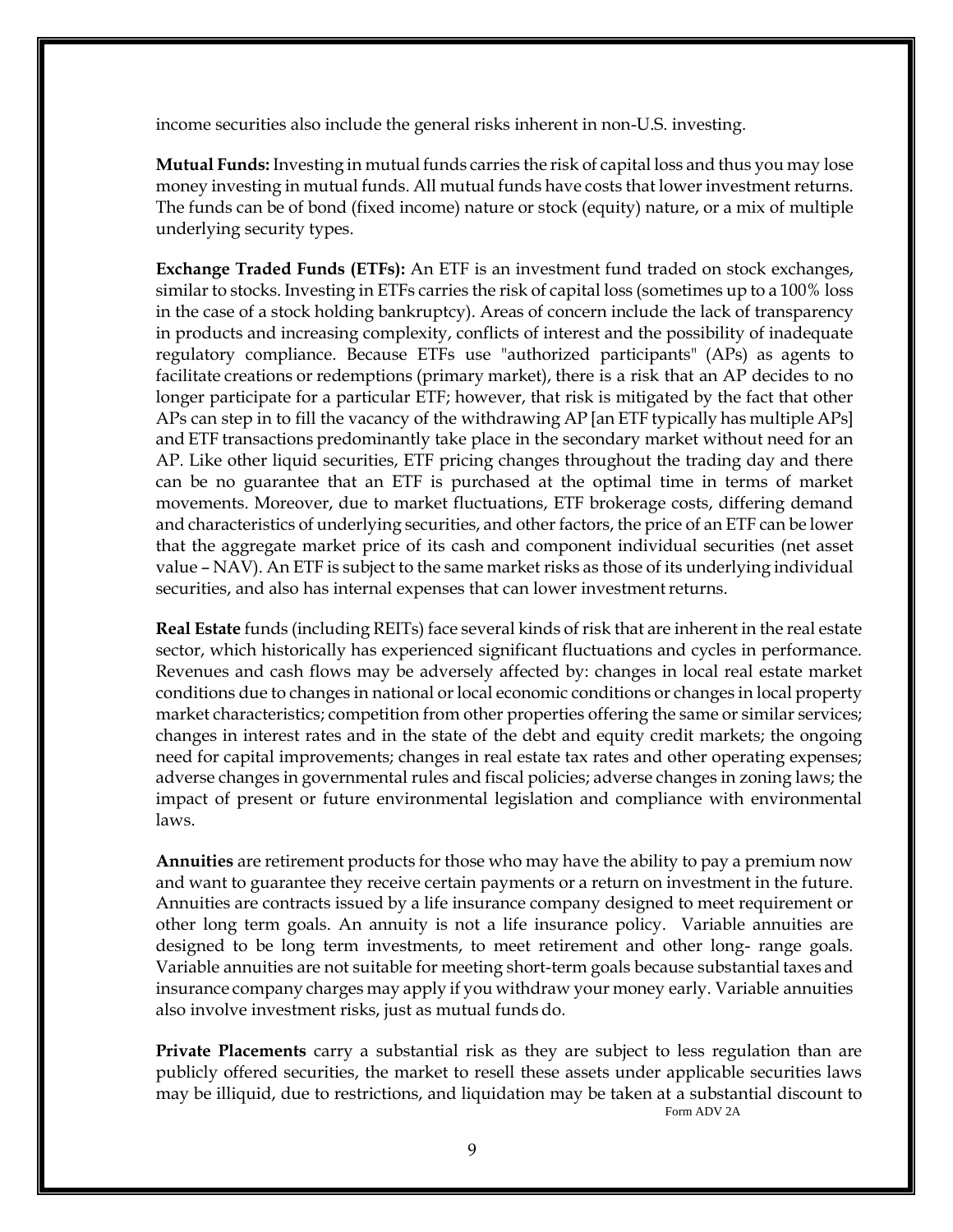the underlying value or result in the entire loss of the value of such assets.

An **American depositary receipt (ADR)** is a negotiable security that representssecurities of a non-US company that trades in the US financial markets, which has certain of the same risks as investing directly in non-U.S. securities.

**Options** are contracts to purchase a security at a given price, risking that an option may expire out of the money resulting in minimal or no value. An uncovered option is a type of options contract that is not backed by an offsetting position that would help mitigate risk. The risk for a "naked" or uncovered put is not unlimited, whereas the potential loss for an uncovered call option is limitless. Spread option positions entail buying and selling multiple options on the same underlying security, but with different strike prices or expiration dates, which helps limit the risk of other option trading strategies. Option writing also involves risks including but not limited to economic risk, market risk, sector risk, idiosyncratic risk, political/regulatory risk, inflation (purchasing power) risk and interest rate risk.

**Past performance is not a guarantee of future returns. Investing in securities involves a risk of loss that you, as a client, should be prepared to bear.**

# **Item 9: Disciplinary Information**

# **A. Criminal or Civil Actions**

There are no criminal or civil actions to report.

# **B. Criminal or Civil Actions**

There are no administrative proceedings to report.

# **C. Self-regulatory Organization (SRO) Proceedings**

There are no self-regulatory organization proceedings to report.

# **Item 10: Other Financial Industry Activities and Affiliations**

# **A. Registration as a Broker/Dealer or Broker/Dealer Representative**

Ellis N. Liddell is the owner of broker-dealer firm, ELE Wealth Advisors, Inc. (CRD# 38931). Representatives of EAS are registered representatives of ELE Wealth Advisors, Inc. (CRD# 38931).

# **B. Registration as a Futures Commission Merchant, Commodity Pool Operator, or a Commodity Trading Advisor**

Neither EAS nor its representatives are registered as a FCM, CPO, or CTA.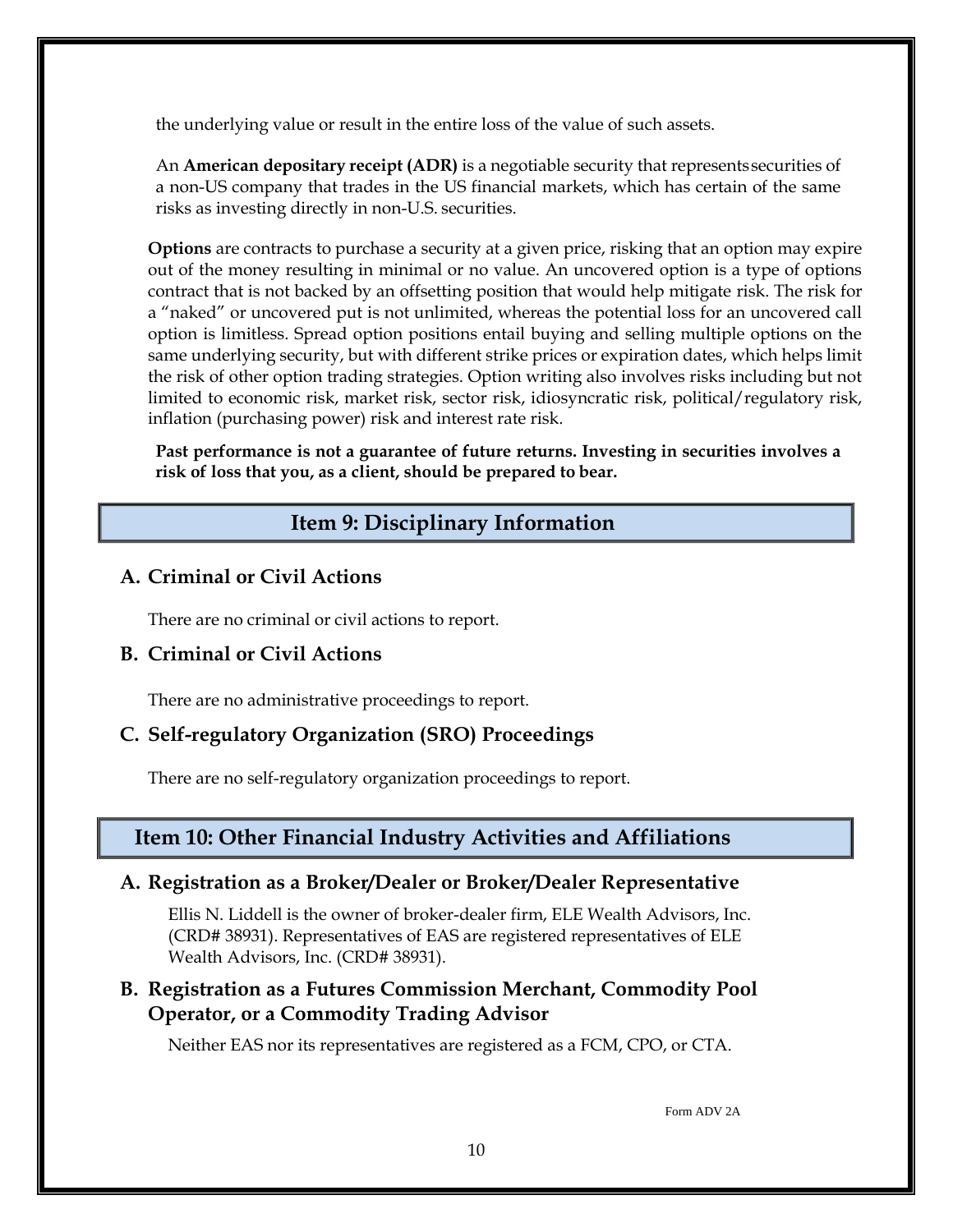# **C. Registration Relationships Material to this Advisory Business and Possible Conflicts of Interests**

Ellis N. Liddell is a licensed insurance agent and CEO of ELE Wealth Management, Inc., ELE Properties, Inc., ELE Family, Inc., Owner/President/Director of ELE Cares Foundation, and CEO/mortgage broker of ELE Mortgage Services, Inc. Ellis N. Liddell is also the owner of the broker-dealer firm, ELE Wealth Advisors, Inc. (CRD# 38931). As well as the owner and managing member of the following entities: The Professionals Investment Group, LLC; Coaching 4 Billions, LLC; Club 4 Billions, LLC; ELE Radio, LLC; ELE Speaks; the Founders Club, LLC; and co-owner of ELE-Peagler, LLC. Ellis N. Liddell is the Chief Compliance Officer of ELE Wealth Advisors, Inc. (CRD# 38931).

Tammie Moore Parran is the CFO/FinOp of ELE Wealth Advisors, Inc. (CRD# 38931) and ELE Wealth Management, Inc.; Owner/CEO of firms Cougar Cigars, Inc., Blaconomy, Inc., Swift Janitorial Services, Inc; and ELE Cares, Inc (reserved for future use); Leaf Therapy (reserved for future use). Additionally, Tammie Moore Parran is managing member of ELE Wealth Management, LLC (TX), The Parran Group, LLC, Running Creek Logistics, LLC, a licensed insurance agent, tax preparer, licensed Michigan realtor, as well as the Chief Academic Officer (CAO) of ELE Cares Foundation.

Investment adviser representatives may be registered representatives of ELE Wealth Advisors, Inc. (CRD# 38931), licensed insurance agents and/or may be registered with another registered investment advisor. From time to time, they will offer clients advice or products from those activities. Clients should be aware that these services may pay a commission or other compensation and involve a possible conflict of interest, as commissionable products can conflict with the fiduciary duties of a registered investment adviser. EAS always acts in the best interest of the client; including the sale of commissionable products to advisory clients. Clients are in no way required to implement the plan through any representative of EAS in their outside capacities.

# **D. Selection of Other Advisors or Managers and How This Adviser is Compensated for Those Selections**

EAS allows representatives to utilize the services of third-party money managers to assist clients in managing their investments. EAS will be compensated via a fee share from the advisers to which it directs those clients. The fees shared will not exceed any limit imposed by any regulatory agency. This creates a conflict of interest in that EAS has an incentive to direct clients to the third-party investment advisers that provide EAS with a larger fee split. EAS will always act in the best interests of the client, including when determining which third-party investment adviser to recommend to clients. EAS will verify that all recommended advisers are properly licensed, notice filed, or exempt in the states where EAS is recommending the adviser to clients.

Representative can assist you with selecting and monitoring unaffiliated third-party money managers offering asset management and other investment advisory services. Representatives are limited to recommending third party money managers that have had due diligence completed and have been approved by EAS.

Your representative is responsible for the initial, ongoing review and for maintaining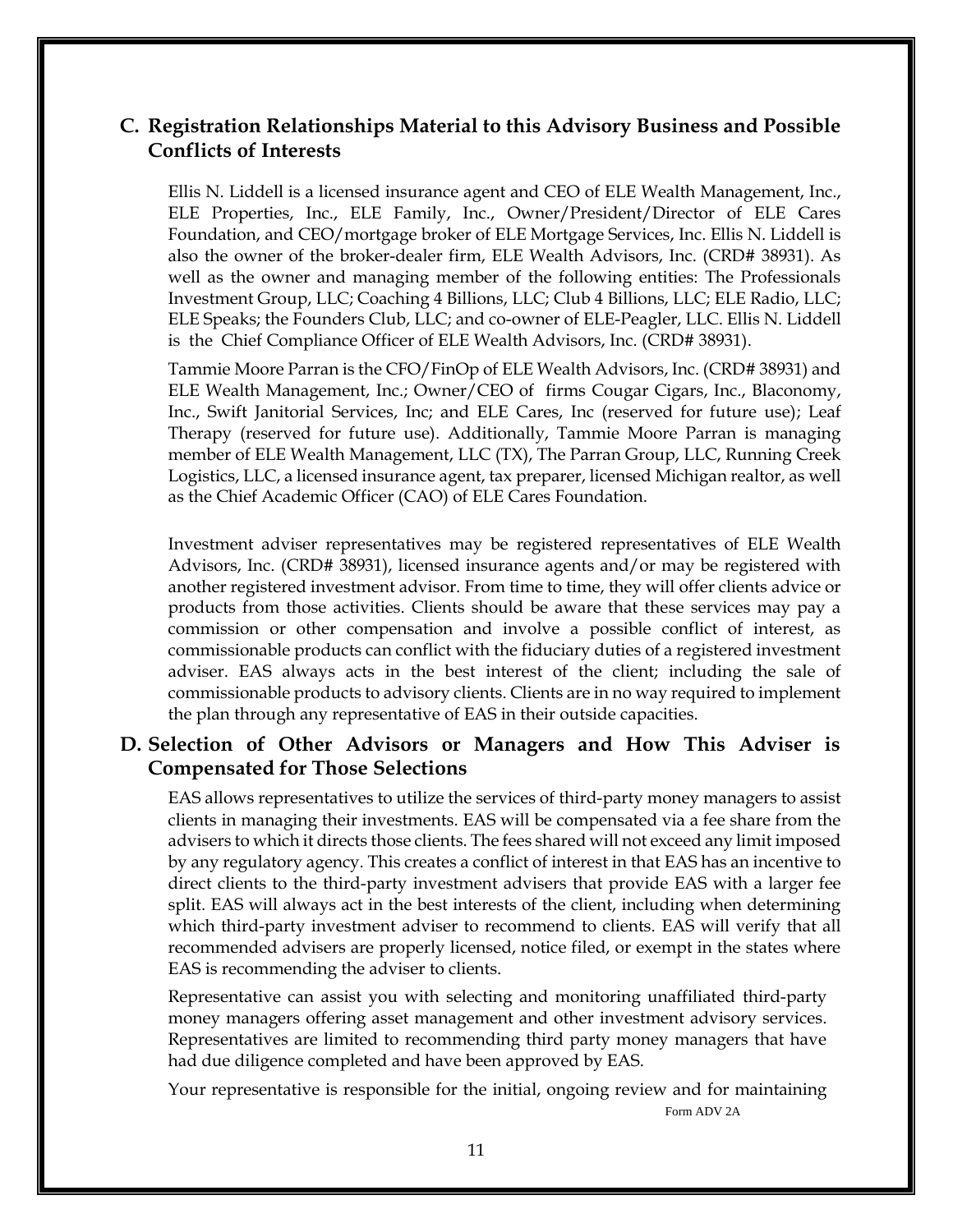your current information. Your representative assists you with identifying your risk tolerance and investment objectives. He or she will then recommend money managers geared toward your stated investment objectives and risk tolerance. You will enter into an agreement directly with the third-party money manager. EAS and your representative are available to answer questions you may have regarding your account and act as the communication conduit between you and the third-party money manager. Your representative will review the account(s) with you at least annually to determine if the money manager is continuing to meet your investment objectives. Money managers may take discretionary authority to determine the securities to be purchased and sold for you. Neither EAS, nor your representative, has any discretionary trading authority with respect to your account with the money manager(s) and are not responsible for investment selection or trade implementation in your accounts.

When referring clients to third party money managers, your representative receives a management fee. You do not directly pay your representative for this service. The management fees, methods of calculation, and manner in which the fee is billed/collected varies for each money manager and are described in the money manager's disclosure brochure. Fees typically range from 0.45%‐2.5% and the portion of this fee that is paid to us varies pursuant to the agreement between EAS and the money manager. Various money managers will negotiate the fees charged for management services with you (which are disclosed in the agreement for services executed between you and the money manager), the representative's portion of the fee received is disclosed and may be negotiable as well, depending on the agreement between EAS and the third party money manager. You should be aware that although this fee does not appear to be a direct cost to you, the money manager takes this fee into consideration when determining the amount of fees, they charge you. All fees are calculated and charged by the money manager and the money manager is responsible for paying the representatives portion of the fee to EAS.

Third party money managers generally have account minimum requirements that will vary from manager to manager. A complete description of the money manager's services, fee schedules and account minimums will be disclosed in the money manager's disclosure brochure or wrap fee brochure that is provided to you at the time you sign an agreement for services and the account is established. Client reports will depend upon the money manager.

All material conflicts of interest under California Code of Regulations Section 260.238(k) are disclosed regarding the investment adviser, its representatives or any of its employees, which could be reasonable expected to impair the rendering of unbiased and objective advice.

# **Item 11: Code of Ethics, Participation or Interest in Client Transactions and Personal Trading**

#### **A. Code of Ethics**

In accordance with State regulations, EAS has adopted a code of ethics to:

 $\geq$  Set forth standards of conduct expected of advisory personnel (including compliance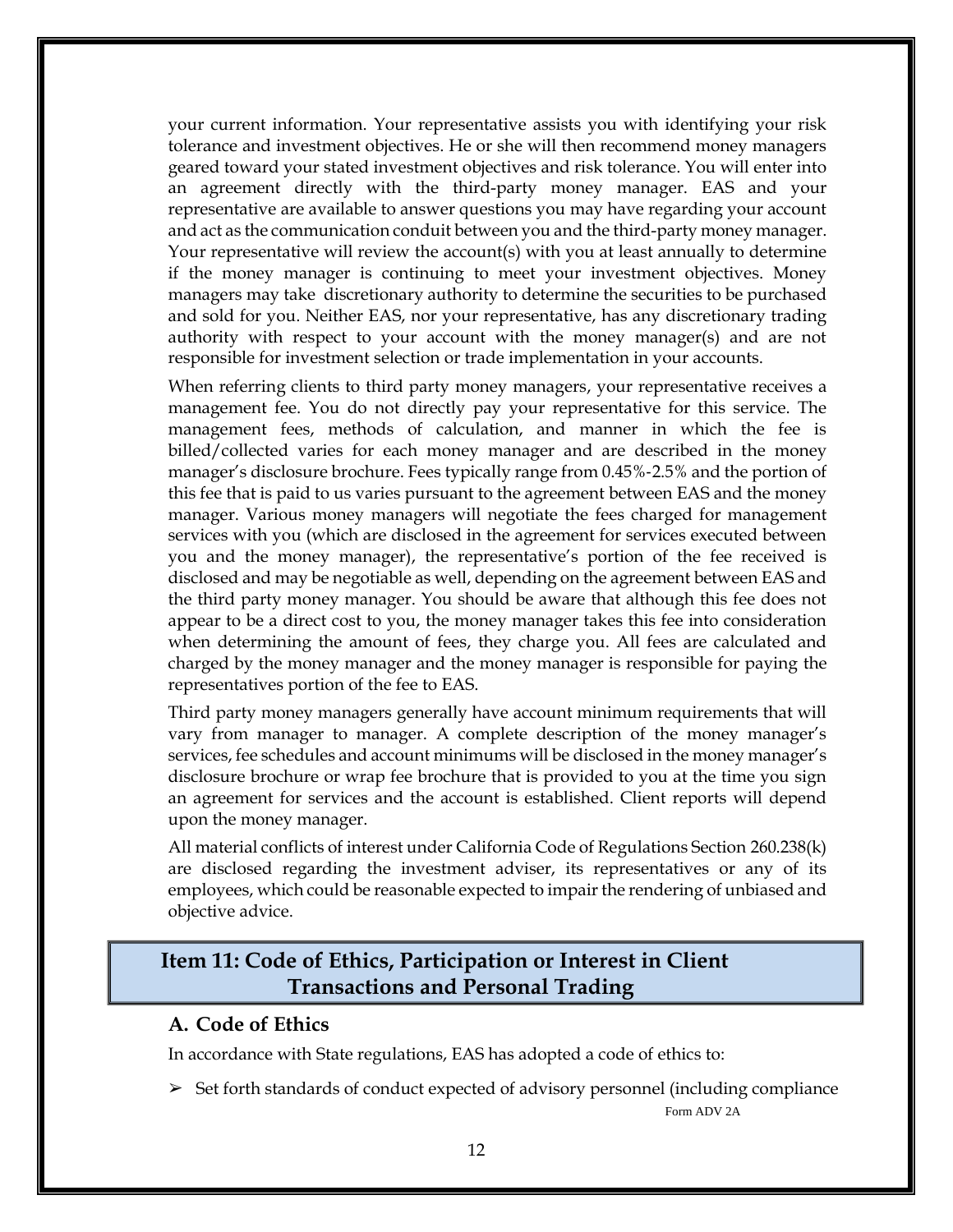with federal securities laws);

- ➢ Safeguard material non-public information about client transactions; and
- $\triangleright$  Require "access persons" to report their personal securities transactions. In addition, the activities of an investment adviser and its personnel must comply with the broad antifraud provisions of Section 206 of the Advisers Act.

As an investment adviser firm, we have an overarching fiduciary duty to our clients. They deserve our undivided loyalty and effort, and their interests come first. We have an obligation to uphold that fiduciary duty and see that our personnel do not take inappropriate advantage of their positions and the access to information that comes with their positions.

EAS holds their directors, officers, and employees accountable for adhering to and advocating the following general standards to the best of their knowledge and ability:

- $\geq$  Always place the interest of the clients first and never benefit at the expense of advisory clients;
- $\triangleright$  Always act in an honest and ethical manner, including in connection with, and the handling and avoidance of, actual or potential conflicts of interest between personal and professional relationships;
- $\triangleright$  Always maintain the confidentiality of information concerning the identity of security holdings and financial circumstances of clients;
- ➢ Fully comply with all applicable laws, rules and regulations of federal, state and local governments and other applicable regulatory agencies; and
- $\triangleright$  Proactively promote ethical and honest behavior with EAS, including, without limitation, the prompt reporting of violations of, and being accountable for adherence to, this Code of Ethics.

Failure to comply with EAS's Code of Ethics may result in disciplinary action, up to and including termination of employment. All prospective and current clients have a right to see our code of ethics. EAS's Code of Ethics is available free upon request to any client or prospective client. For a copy of a Code of Ethics, please ask your financial advisor at any time.

EAS stores with the company's Written Policies and Procedures Manual its Business Continuity Plan (BCP) and maintains a physical copy its office.

# **B. Recommendations Involving Material Financial Interests**

EAS does not recommend that clients buy or sell any security in which a related person to EAS has a material financial interest.

# **C. Investing Personal Money in the Same Securities as Clients**

From time to time, representatives of EAS may buy or sell securities for themselves that they also recommend to clients. This may provide an opportunity for representatives of EAS to buy or sell the same securities before or after recommending the same securities to clients resulting in representatives profiting off the recommendations they provide to clients. Such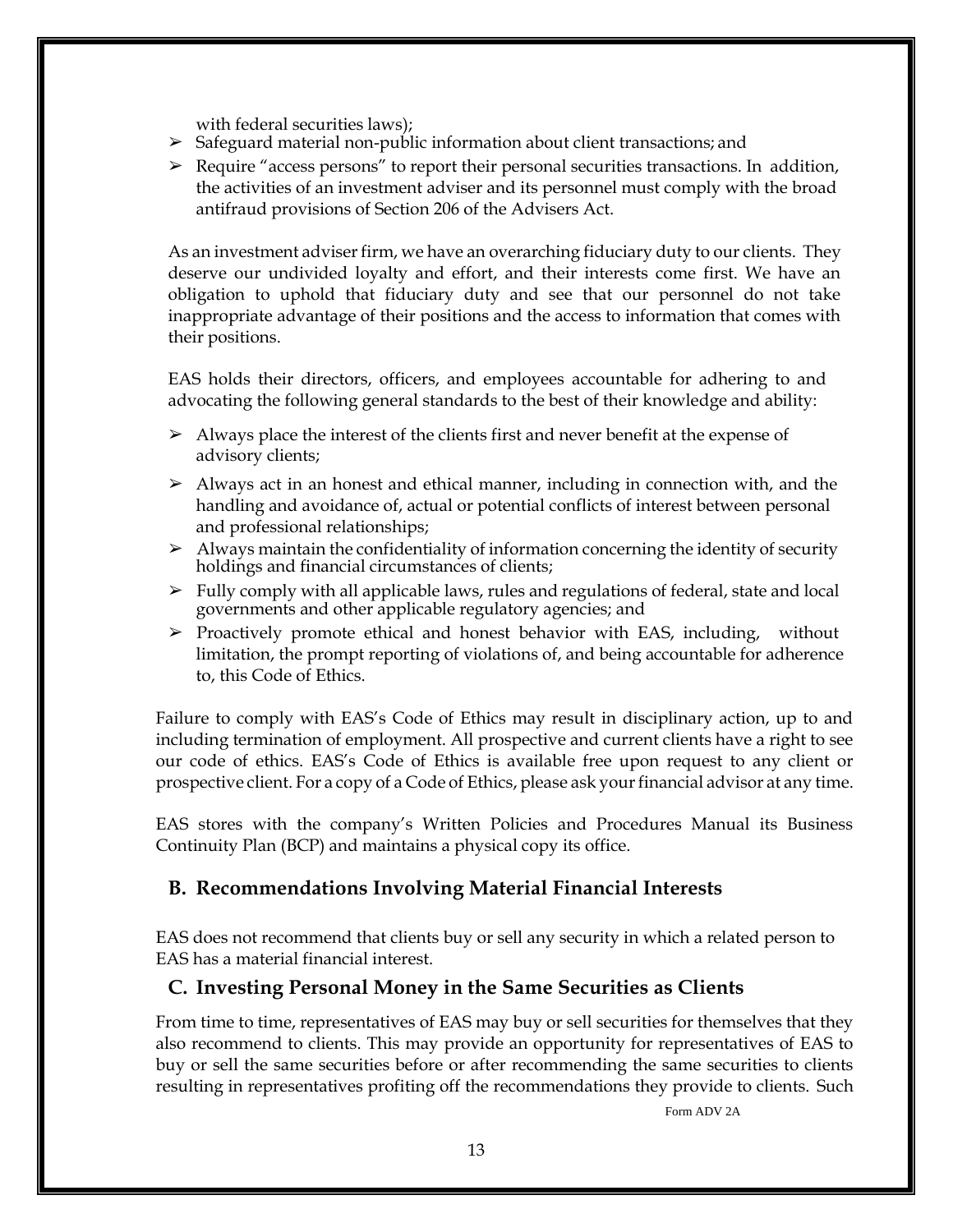transactions may create a conflict of interest. EAS will always document any transactions that could be construed as conflicts of interest and will always transact client business before their own when similar securities are being bought or sold.

#### **D. Trading Securities At/Around the Same Time as Clients' Securities**

From time to time, representatives of EAS may buy or sell securities for themselves at or around the same time as clients. This may provide an opportunity for representatives of EAS to buy or sell securities before or after recommending securities to clients resulting in representatives profiting off the recommendations they provide to clients. Such transactions may create a conflict of interest. EAS will always transact client's transactions before its own when similar securities are being bought or sold.

#### **Item 12: Brokerage Practices**

#### **A. Factors Used to Select Custodians and/or Broker/Dealers**

The custodian, TD AMERITRADE Institutional, Division of TD AMERITRADE, Inc., member FINRA/SIPC/NFA, was chosen based on their relatively low transaction fees and access to mutual funds and ETFs. EAS will never charge a premium or commission on transactions, beyond the actual cost imposed by the custodian.

#### *1. Research and Other Soft-DollarBenefits*

EAS receives no research, product, or service other than execution from a brokerdealer or third-party in connection with client securities transactions ("soft dollar benefits").

#### *2. Brokerage for Client Referrals*

EAS receives no referrals from a broker-dealer or third party in exchange for using that broker-dealer or third party.

#### *3. Clients Directing Which Broker/Dealer/Custodian to Use*

EAS allows clients to direct brokerage. EAS may be unable to achieve most favorable execution of client transactions if clients choose to direct brokerage. This may cost clients' money because without the ability to direct brokerage EAS may not be able to aggregate orders to reduce transactions costs resulting in higher brokerage commissions and less favorable prices.

#### **B. Aggregating (Block) Trading for Multiple Client Accounts**

EAS maintains the ability to block trade purchases across accounts but will rarely do so. While block trading may benefit clients by purchasing larger blocks in groups, we do not feel that the clients are at a disadvantage due to the best execution practices of our custodian.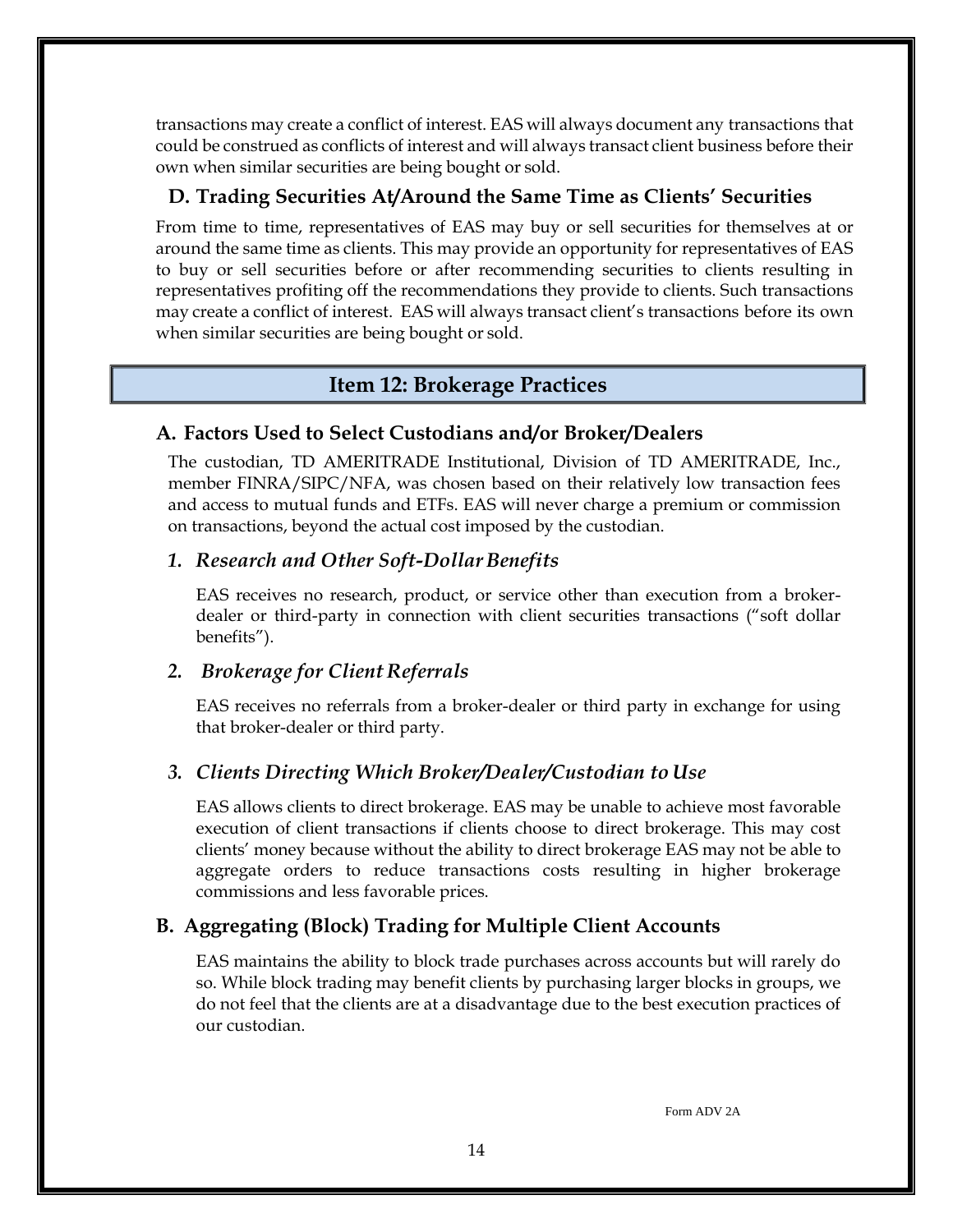# **Item 13: Reviews of Accounts**

# **A. Frequency and Nature of Periodic Reviews and Who Makes Those Reviews**

Client accounts are reviewed by Ellis N. Liddell, CEO, and supervised persons of the IA firm. Ellis N. Liddell is the chief advisor and along with supervised persons of the IA firm, will review clients' accounts with regards to their investment policies and risk tolerance levels. All accounts at EAS are assigned a primary account representative and on occasion other Investment Advisory Representatives of the firm may review client accounts.

All financial planning accounts are reviewed upon financial plan creation and plan delivery by Ellis N. Liddell, CEO, and on occasion the IA's supervised persons. There is only one level of review and that is the total review conducted to create the financial plan.

# **B. Factors That Will Trigger a Non-Periodic Review of Client Accounts**

Reviews may be triggered by material market, economic or political events, or by changes in client's financial situations (such as retirement, termination of employment, physical move, or inheritance).

# **C. Content and Frequency of Regular Reports Provided to Clients**

Each client will receive at least quarterly a written report detailing the client's account which may come from the custodian. Client accounts are reviewed at least quarterly by Ellis N. Liddell, CEO, and/or supervised persons of EAS. Ellis N. Liddell is the chief advisor and, along with supervised persons of EAS, will review clients' accounts with regard to their investment policies and risk tolerance levels. All accounts at EAS are assigned a primary account representative and on occasion other Investment Advisory Representatives of the firm may review client accounts.

All financial planning accounts are reviewed upon financial plan creation and plan delivery by Ellis N. Liddell, CEO, or a Principal designee of EAS. Clients are provided a one-time financial plan concerning their financial situation. After the presentation of the plan, there are no further reports. Clients may request additional plans or reports for a fee.

# **Item 14: Client Referrals and Other Compensation**

# **A. Economic Benefits Provided by Third Parties for Advice Rendered to Clients (Includes Sales Awards or Other Prizes)**

 EAS does not receive any economic benefit, directly or indirectly from any third party for advice rendered to EAS clients.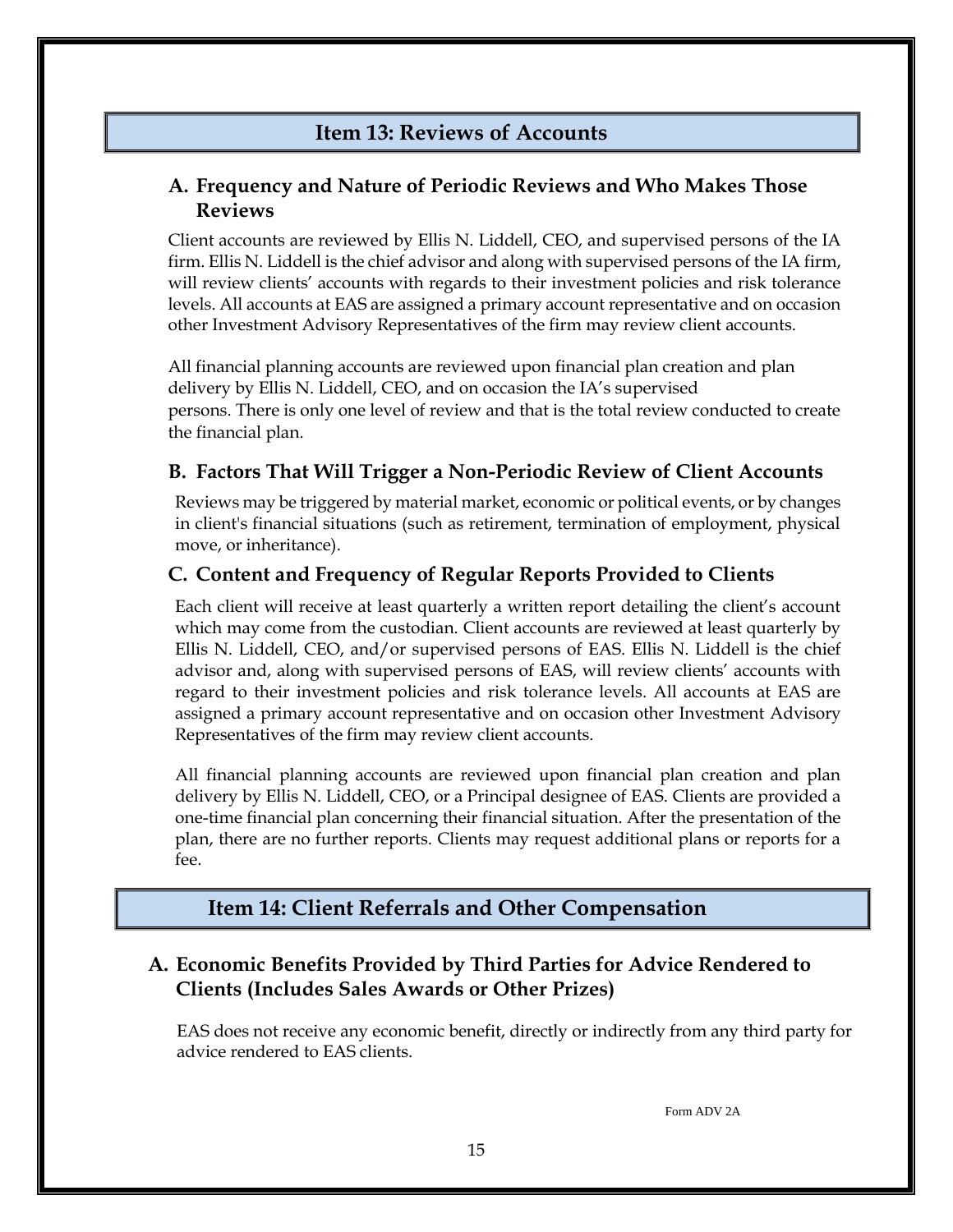#### **B. Compensation to Non –Advisory Personnel for Client Referrals**

 EAS participates in the institutional advisor program (the "Program") offered by TD Ameritrade. TD Ameritrade offers to independent investment advisor services which include custody of securities, trade execution, clearance and settlement of transactions. EAS receives some benefits from TD Ameritrade through its participation in the Program.

As part of the Program, EAS may recommend TD Ameritrade to clients for custody and brokerage services. There is no direct link between EAS's participation in the Program and the investment advice it gives to its clients, although EAS receives economic benefits through its participation in the Program that are typically not available to TD Ameritrade retail investors. These benefits include the following products and services (provided without cost or at a discount): receipt of duplicate client statements and confirmations; research related products and tools; consulting services; access to a trading desk serving EAS participants; access to block trading (which provides the ability to aggregate securities transactions for execution and then allocate the appropriate shares to client accounts); the ability to have EAS's fees deducted directly from client accounts; access to an electronic communications network for client order entry and account information; access to mutual funds with no transaction fees and to certain institutional money managers; and discounts on compliance, marketing, research, technology, and practice management products or services provided to EAS by third party vendors. TD Ameritrade may also pay for business consulting and professional services received by EAS's related persons. Some of the products and services made available by TD Ameritrade through the Program may benefit EAS but may not benefit its client accounts. These products or services may assist EAS in managing and administering client accounts, including accounts not maintained at TD Ameritrade. Other services made available by TD Ameritrade are intended to help EAS manage and further develop its business enterprise. The benefits received by EAS or its personnel through participation in the Program do not depend on the amount of brokerage transactions directed to TD Ameritrade. As part of its fiduciary duties to clients, EAS endeavors at all times to put the interests of its clients first. Clients should be aware, however, that the receipt of economic benefits by EAS or its related persons in and of itself creates a conflict of interest and may indirectly influence the EAS's choice of TD Ameritrade for custody and brokerage services. EAS does not pay for client referrals; however, EAS may receive compensation for referrals to third-party money managers.

#### **Item 15: Custody**

EAS does not maintain custody of client's funds or securities but is deemed to have custody of client accounts due to direct fee deduction. Custody of client's accounts is held primarily at TD AMERITRADE Institutional, Division of TD AMERITRADE, Inc., member FINRA/SIPC/NFA; and Nationwide Advisory Solutions, distributed by Jefferson National Securities Corporation, member FINRA. When advisory fees are deducted directly from client accounts at client's custodian, EAS will be deemed to have limited custody of client's assets. Because client fees will be withdrawn directly from client accounts, in states that require it, EAS will:

 (A) Possess written authorization from the client to deduct advisory fees from an account held by a qualified custodian.